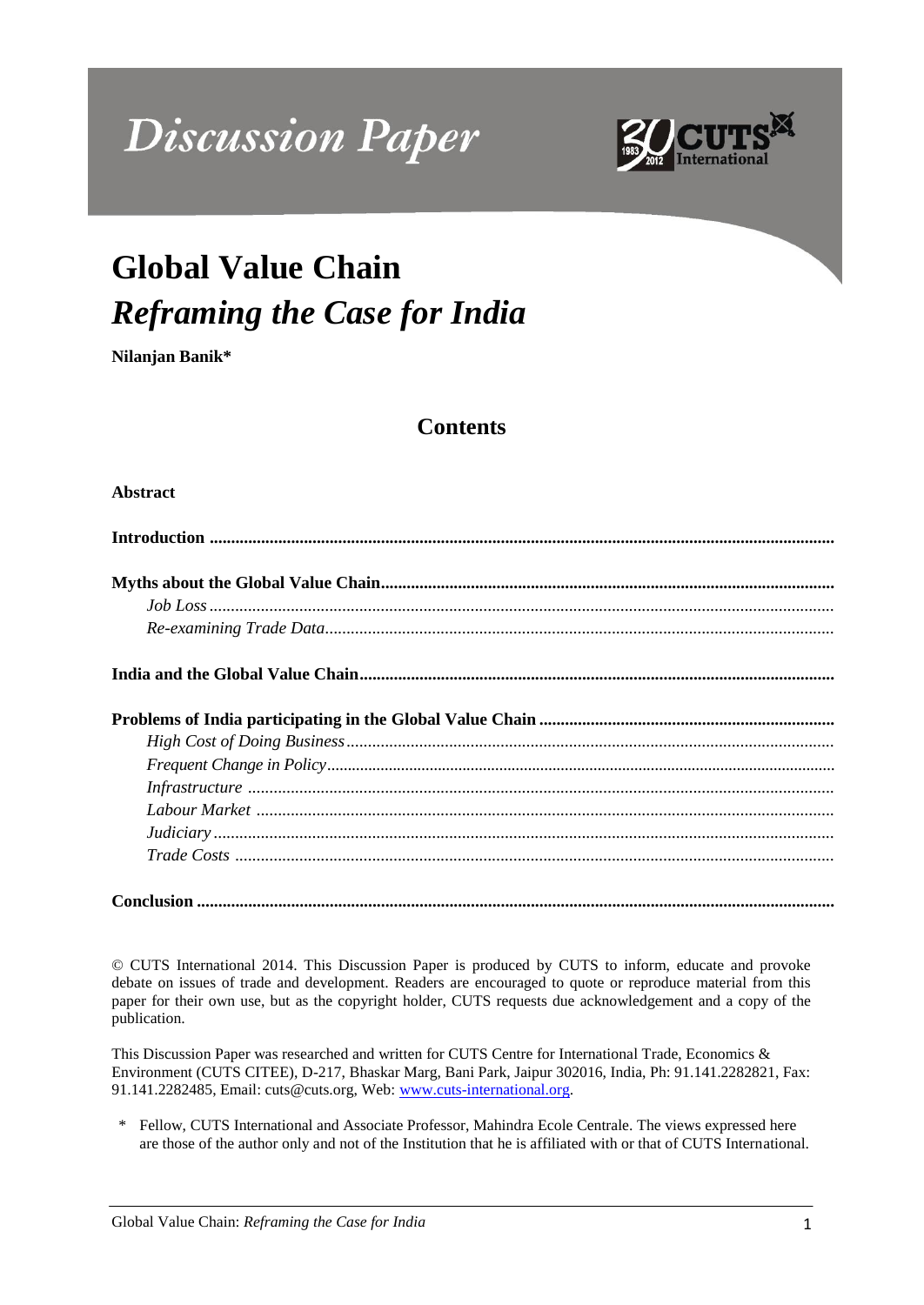# **Abstract**

International fragmentation of production process is here to stay. India along with other countries in South Asia is yet to actively participate in the global value chain network. Participating in global supply chain has become a necessary condition for any country targeting a higher growth trajectory. Evidence shows firms which are part of global supply chain are more productive and competitive. Economies which are part of global value chain network are also the countries with higher per-capita income.

However, we find India, and other countries in South Asia are not fully prepared to participate in the global value chain network. To become integrated with the international production process, there is a need to reduce trade cost and enhance trade facilitation measures in South Asia. Also, there is a need to have agreement so that South Asian countries acknowledge one another standards, and have easier customs clearance procedures.

Given the asymmetric large size of the Indian economy in South Asia, the other economies in this region are likely to gain by supplying certain items that fit in the overall supply chain process. Specifically, we find for India there is a need to invest more in physical infrastructure, besides working in the areas such as reforming labour laws, reducing trade costs, a uniform tax policy, an effective judiciary, and better institutions to bring down cost of doing business, for becoming active participant of global supply chain.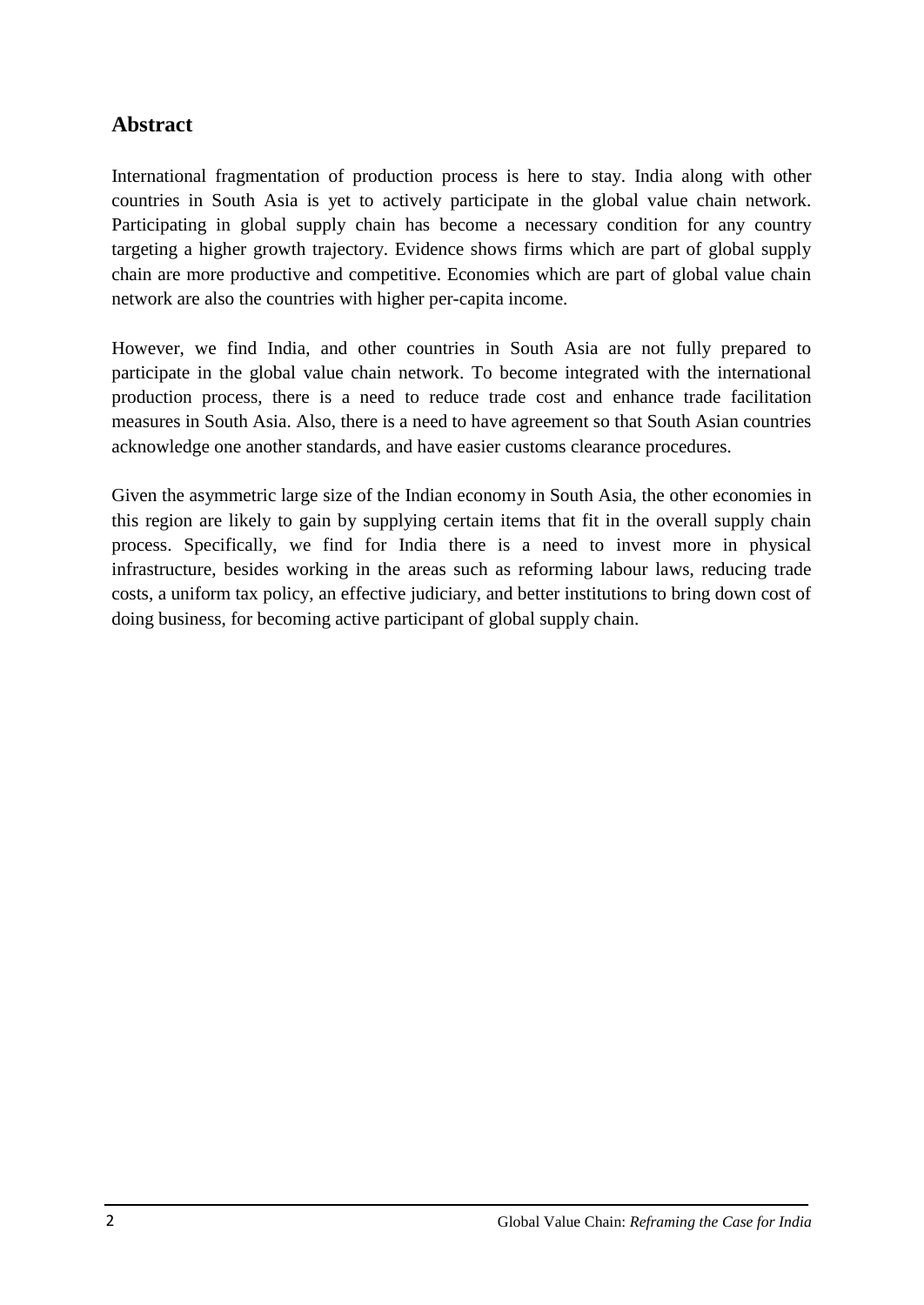# **Introduction**

This paper is about why India, and for that matter any developing countries in South Asia, need to become part of global value chain network. International fragmentation of production process has become a reality. It has become both necessary and desirable for any country to participate in global supply chain. But are they prepared?

In this paper we look at the preparedness of India to become part of global value chain network. A value chain is a chain of activities that a business undertakes in order to produce and sell a product and services. Typically, a value chain starts with research activities in the laboratory which then lead to the development of a product design.

The next step involves the purchasing, processing, and assembly of raw materials and inputs. This is followed by marketing, sale, distributions, and any after-sales service related to the product. In a globalised world, instead of all these activities taking place in the home country, multinationals move certain activities overseas to take advantage of the cost differential. Normally, research and development, designing, and marketing are done in developed countries; whereas the mass scale production takes place in developing nations. When the Ford Motor Company and Nokia shift their production base to India, it is because of India"s lower input cost.

In recent times, thanks to the spread of information technology, the global value chain has become more integrated and relevant for any economy. Firms and workers in geographically separated location affect one another more frequently than they have done in the past. Some of these effects are quite straightforward, as when a firm from one country establishes a new factory or engineering centre in another country. Others are more complex, for example when a firm in one country contracts with a firm in another country to coordinate production in plants owned by yet another firm in a third country.

There are also instances of countries moving up the value chain of the global production network. For instance, General Motors initially used Brazil for assembling car parts imported from the US. Over a period of time, Brazil started to produce its own cars and now has become one of the largest manufacturers of automobiles in the world. This indicates that there are opportunities for new markets in places such as Latin America that General Motors could consider building additional assembly lines. It is important to recognise, although, that many countries would welcome foreign direct investment (FDI), but from the perspective of multinational corporations (MNCs) they would prefer to invest in countries where it is easy to do business.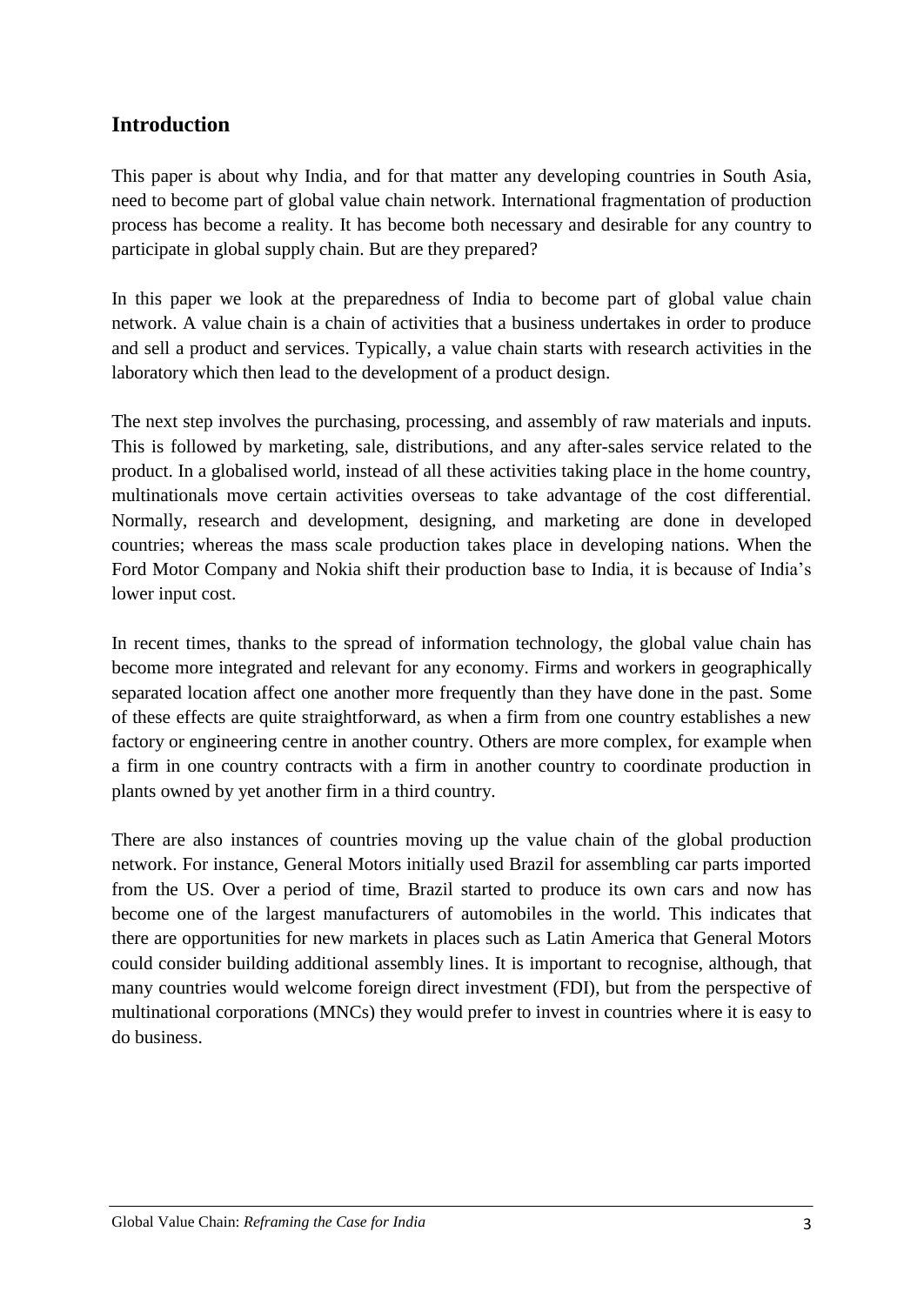# **Myths about the Global Value Chain**

#### *Job Loss*

One popular myth about the global value chain is that developed countries are likely to lose jobs at the expense of developing countries because of MNCs shifting their production base to the latter. Empirical evidence suggests otherwise. Moran and Oldenski (2013) find that foreign multinational firms that invest in the United States, alongside US-headquartered American multinationals, are the most productive and highest-paying segment of the US  $e_{\rm conomv}$ <sup>1</sup>

Disproving the often expressed claim that overseas investments by American companies comes at the expense of economic growth and job creation in the United States, the authors show that the reality is US-based companies investing abroad are also the biggest job creators, investors, and exporters at home. These firms conduct more research and development (R&D), provide more value added to US domestic inputs, and export more goods and services than other firms in the US economy. The US based multinational firms spend more than 7 per cent of their value added on R&D. Compare this with the US firms which do not invest outside the US. They spend about 4.8 per cent of value added on R&D (Theodore and Oldenski, 2013).

The superior technology and management techniques employed by the multinational firms spill over horizontally and vertically to improve the performance of local firms and workers. In 2009, the average worker employed with the US firms which do not invest outside the US, earned US\$64552 in wages in comparison to the average income of US\$77597 for the workers in multinational firms investing outside the US (I*bid*).

Preliminary estimates suggest that over 10 million US jobs were sustained by foreign consumers, with East Asian consumers sustaining 2 million American jobs.<sup>2</sup> Consumers in one country sustain jobs in countries further up the value chain. In 2008, in Europe, between 20 and 40 per cent of the business sector jobs were sustained by foreign demand (see Figure 1).

1

<sup>&</sup>lt;sup>1</sup> Moran, Theodore and Lindsay Oldenski, (2013), Foreign Direct Investment in the United States: Benefits, Suspicions, and Risks, with Special Attention to FDI from China, Peterson Institute for International Economics.

<sup>&</sup>lt;sup>2</sup> <http://www.oecd.org/sti/scoreboard-2013-interactive-charts.htm>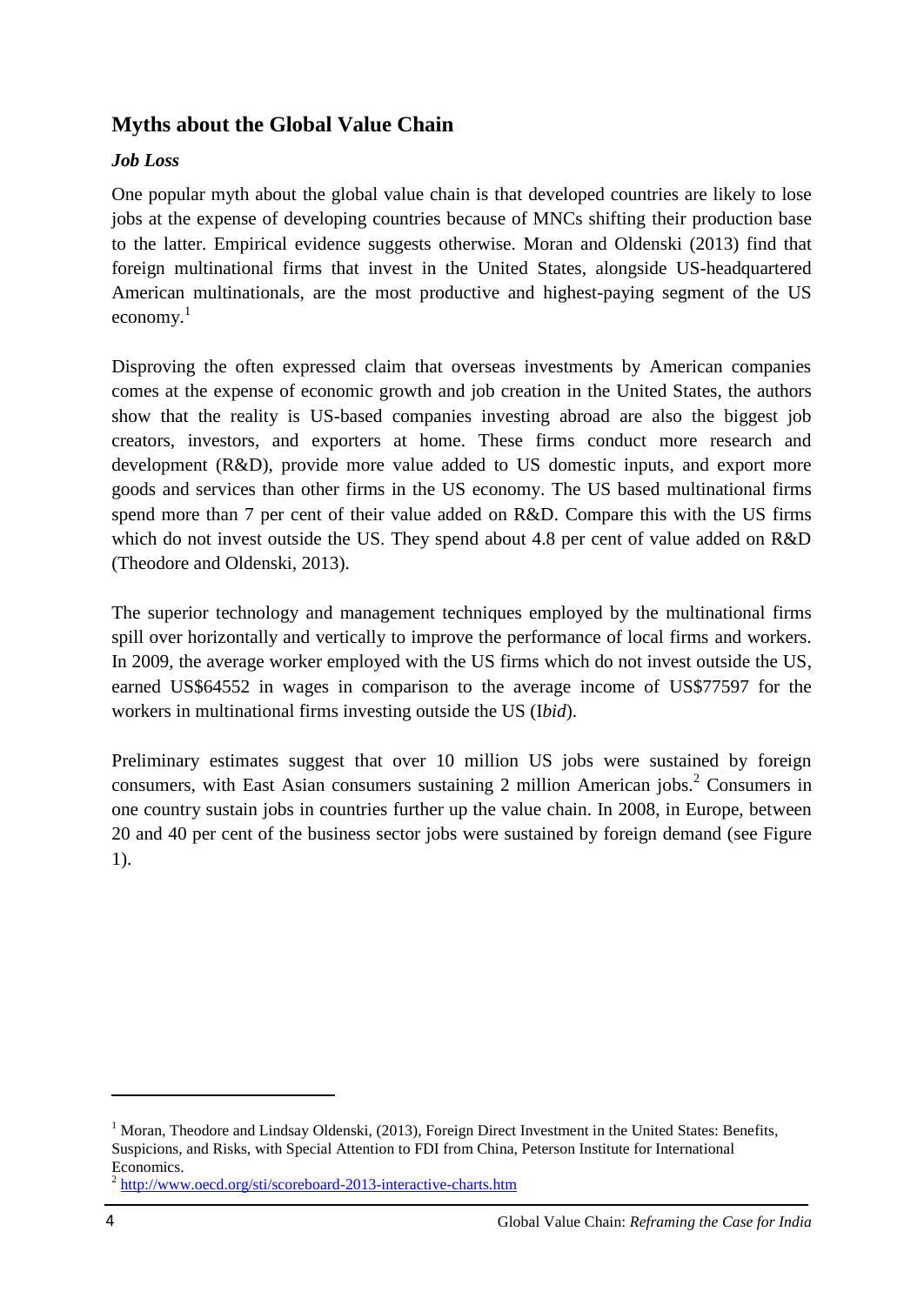**Figure 1: Foreign value added embodied in domestic final demand for European Countries, 1995 and 2009 (As a % of GDP)**



*Source: OECD-WTO, Trade in Value Added (TiVA) Database, http://oe.cd/tiva, May 2013.*

In fact, the higher countries sit in the value chain, the more those countries depend on foreign demand for sustaining jobs in their domestic economy (see Figure 2).



**Figure 2: Jobs sustained by foreign final demand, by region of demand**

*Source: OECD-WTO, Trade in Value Added (TiVA) Database*

#### *Re-examining Trade Data*

Countries often restrict market access to countries with which they run trade deficits. For instance, the US has historically run a trade deficit with China. In September 2009, the US administration imposed additional duties for a three-year period against imports of tires from China on the theory that they were disrupting the US tire market. This action harmed US consumers and Chinese producers in an effort to provide some benefit to the relatively small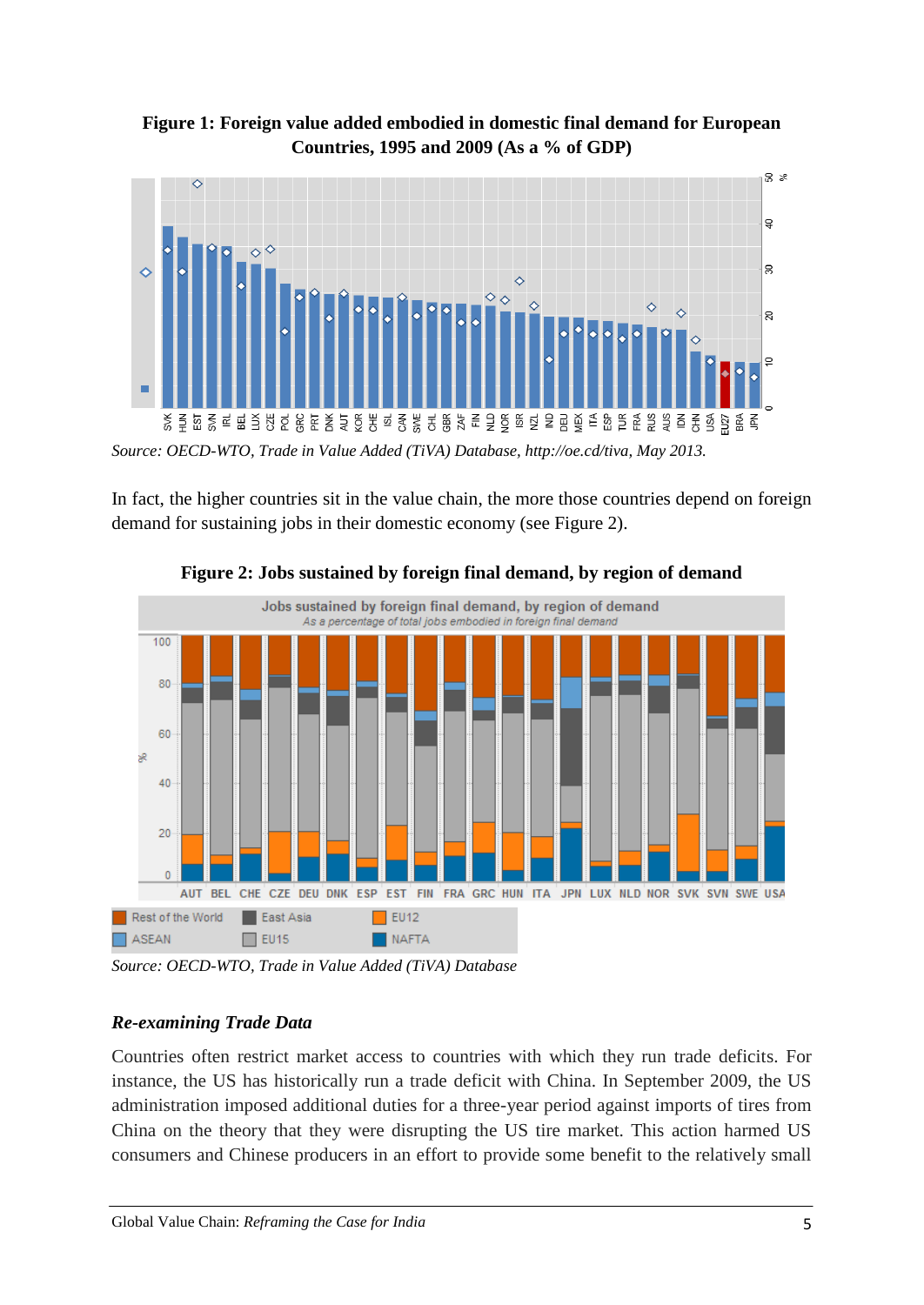number of US workers in the tire industry, but it did nothing to advance the cause of trade liberalisation.<sup>3</sup>

Therefore, the idea of protecting the domestic economy using non-tariff barriers (NTBs) is ineffective. As raising tariff barriers is not feasible under the World Trade Organisation (WTO) framework, individual governments try to protect their respective economies by raising NTBs, such as antidumping measures, sanitary and phytosanitary sanctions, import licenses, etc. It is to be noted that due to WTO commitments, it is not easy for a country to increase tariffs without substantive negotiations with, and compensation to, affected parties and many countries are therefore now using NTBs to protect their economy.

The famous iPhone example clarifies the situation. Although, the iPhone is designed and marketed by Apple Inc. in the US, a large chunk of the device is manufactured outside the US with components coming from many other countries (See, Table 1). So, when China finally sells an iPhone to the US and the US runs a trade deficit with China, it is incorrect to attribute the entire US-China trade deficit to China alone. For there are other countries that have contributed to the production of the iPhone and hence the value addition of these other countries has to be taken into account when calculating the US-China trade deficit. It is certainly not correct to target one country on the premise that it may be the cause of a trade deficit. There is a need to re-evaluate at the gross trade data, taking into consideration all countries involved in the value chain.

| <b>Manufacturer</b>  | Component                             | Cost (in §) |
|----------------------|---------------------------------------|-------------|
| Toshiba (Japan)      | <b>Flash Memory</b>                   | \$24        |
|                      | Display Module                        | \$19.25     |
|                      | <b>Touch Screen</b>                   | \$16.00     |
| Samsung (Korea)      | <b>Application Processor</b>          | \$14.46     |
|                      | <b>SDRAM-Mobile DDR</b>               | \$8.50      |
| Infineon (Germany)   | <b>Baseband</b>                       | \$13.00     |
|                      | Camera Module                         | \$9.55      |
|                      | <b>RF</b> Transceiver                 | \$2.80      |
|                      | <b>GPS</b> Receiver                   | \$2.25      |
|                      | <b>Power IC RF Function</b>           | \$1.25      |
| Broadcom (USA)       | Bluetooth/FM/WLAN                     | \$5.95      |
| Numonyx (USA)        | <b>Memory MCP</b>                     | \$3.65      |
| Murata (Japan)       | <b>FEM</b>                            | \$1.35      |
| Dialog Semiconductor | <b>Power IC Application Processor</b> | \$1.30      |
| (Germany)            | Function                              |             |

**Table 1: Apple iPhone (3G) major components and cost drivers**

<sup>&</sup>lt;sup>3</sup> Dylan Matthews (October, 2012), How Obama's Tire Tariffs Have Hurt Consumers, Washington Post. Available at: http://www.washingtonpost.com/blogs/wonkblog/wp/2012/10/23/how-obamas -tire-tariffs-havehurt-consumers//?print=1.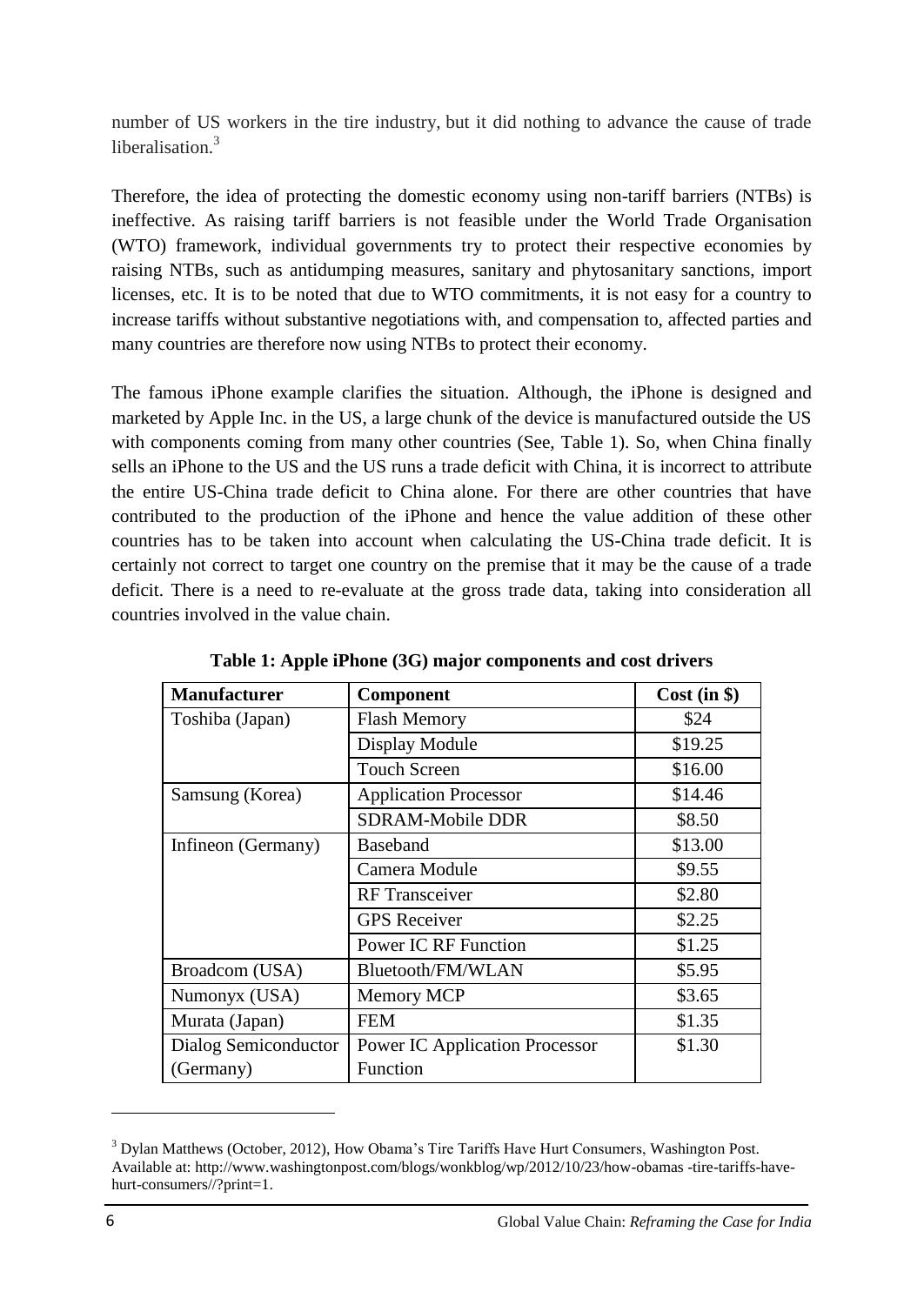| Cirrus Logic (USA)               | Audio Codec | \$1.15   |
|----------------------------------|-------------|----------|
| <b>Rest of Bill of Materials</b> |             | \$48.00  |
| <b>Total Bill of Materials</b>   |             | \$172.46 |
| Manufacturing costs              |             | \$6.50   |
| <b>Grand Total</b>               |             | \$178.96 |

*Source: Rassweiler (2009)<sup>4</sup>*

### **India and the Global Value Chain**

Attracting foreign investment might not always be easy for developing countries, like India. This is in spite of many developing countries having advantages in terms of cheaper labour and land. Developed countries such as the US and other Western European countries get more MNC funding because of transparency in business rules and low cost of doing business. Also, because of flexible labour laws and mechanisation of production, labourers are more productive in developed countries. This is in spite of labour being costlier in developed countries. Likewise, state-of-the-art infrastructure such as roads, ports, electric grids, telecommunication, and banks, often lacking or poorly established in developing countries, is essential for running a business. Equally important is the tax regime. The tax system should be business friendly for foreign companies. It is advisable that the host countries do not change tax rules retrospectively or too frequently. From the policy side, to take advantage of the global value chain it is important to build on these aforementioned attributes. The present National Democratic Alliance (NDA) government at the Centre is thinking of strengthening trade ties with China. As Figure 3 shows, there is the possibility of India receiving investment from China. When it comes to outward investment flow from developing countries, China has the largest percentage share. In 2013, China accounted for roughly 18 per cent of the total outward investment flow from developing countries. But for attracting Chinese fund, India needs to work on certain domestic issues.





*Source: UNCTAD (2014)*

<sup>4</sup> Rassweiler, A (2009), [iPhone 3G S Carries US\\$178.96 BOM and Manufacturing Cost, iSuppli Teardown](http://www.isuppli.com/Teardowns-Manufacturing-and-Pricing/News/Pages/iPhone-3G-S-Carries-178-96-BOM-and-Manufacturing-Cost-iSuppli-Teardown-Reveals.aspx)  [Reveals](http://www.isuppli.com/Teardowns-Manufacturing-and-Pricing/News/Pages/iPhone-3G-S-Carries-178-96-BOM-and-Manufacturing-Cost-iSuppli-Teardown-Reveals.aspx) iSuppli, 24 June. Source: https://technology.ihs.com/389273/iphone-3g-s-carries-17896-bom-andmanufacturing-cost-isuppli-teardown-reveals.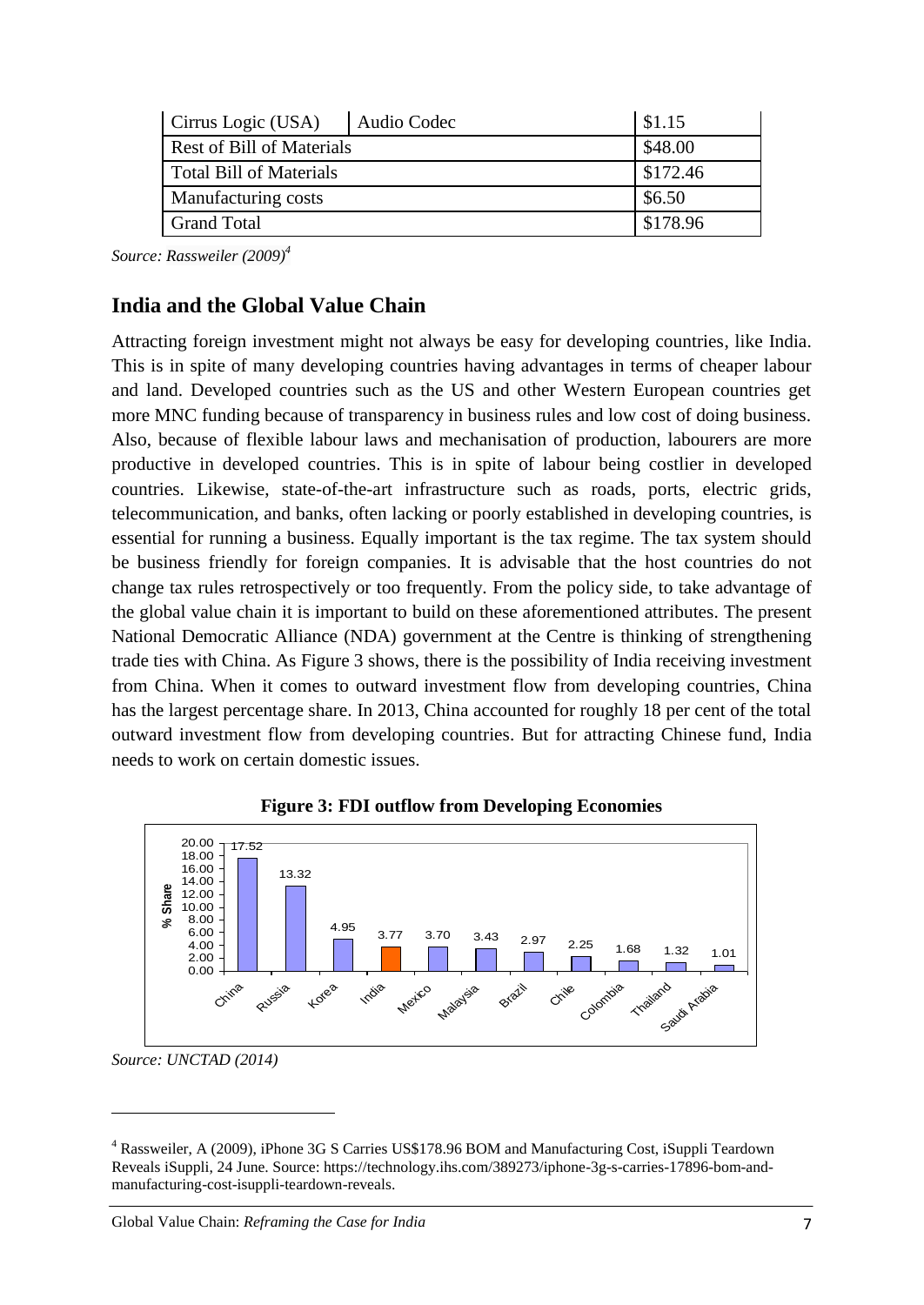# **Problems of India Participating in the Global Value Chain**

### *High Cost of Doing Business*

Although reforms in India are taking place, they are far from complete. Companies face a maze of government orders, regulations, rules and procedures, which raise the cost of production and hence affect exports. In its Doing Business Report-2012, the World Bank placed India in the  $132<sup>th</sup>$  position out of a sample of 185 countries, which is far worse than China (91<sup>st</sup>), Sri Lanka (81<sup>st</sup>), Bangladesh (129<sup>th</sup>), or Pakistan (107<sup>th</sup>) when it comes to the convenience of doing business. Enforcing a contract in India takes an average of 1,420 days and involves 46 different procedures. Importing goods takes an average of 20 days and 11 documents. Tax payments have to be made on average 33 times per year and the process takes  $243$  hours.<sup>5</sup>

Figure 4 suggests, during the years following the financial crisis – between 2007 and 2010 - FDI inflow to India has fallen sharply in comparison to the FDI outflow. One reason is because of high cost of doing business in India.





*Source: UNCTAD (2014).*

#### *Frequent Change in Policy*

Private investment, including foreign direct investment, has slowed down. This is primarily because of the Indian government changing policy rules frequently. A number of events since March 2012 have seriously dented India"s image as a favourable investment destination.

First is the much talked about Vodafone case where the Union Government in 2012 retrospectively changed the tax laws to penalise the UK-based telephone giant. Second is the cancellation of 2G mobile licences, sending a clear signal to the international business community about an uncertain policy environment in India. Third is the introduction of

<sup>5</sup> Doing Business Report (2012), World Bank.

Available at: http://www.doingbusiness.org/data/exploreeconomies/india/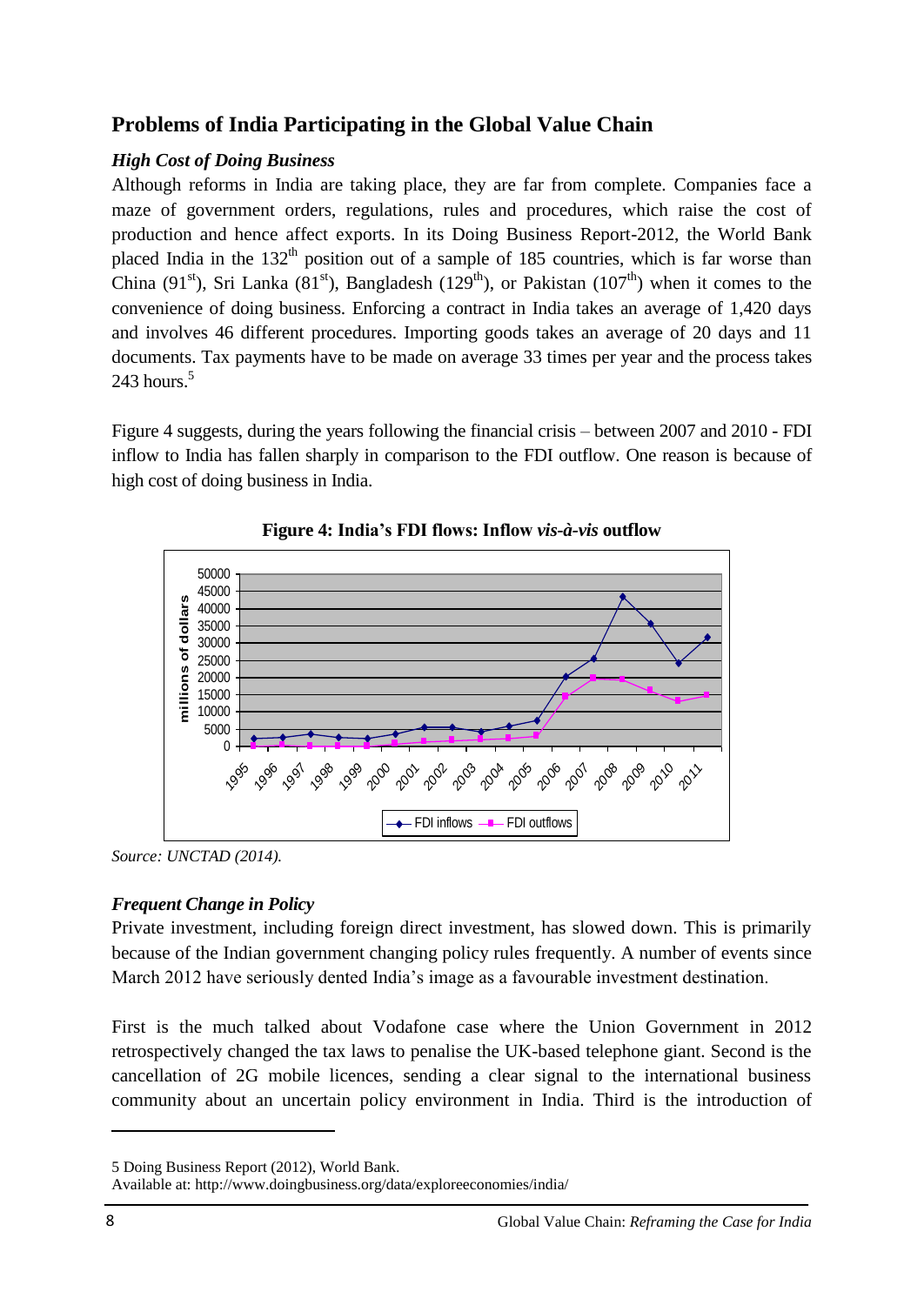General Anti-Avoidance Rules (GAAR) in the 2012 budget which spooked foreign investors. Fourth is South Korea"s steel major Posco getting approval for building a US\$12bn steel plant in Orissa, India and a decade later it is yet to become operational. Fifth, in 2013, the Delhi State government under *Aam Aadmi* Party control reversed the Congress government"s previous decision to allow foreign direct investment in multi-brand retail.

#### *Infrastructure*

To be part of the global value chain, it is necessary to have a well-functioning infrastructure, including electric power, road and rail connectivity, telecommunications, air transport, and efficient ports. India lags behind East and Southeast Asia in these areas. In 2012-13 the World Economic Forum in its Global Competitiveness Index Report places India in the  $84<sup>th</sup>$  position (out of a total sample of 144 countries) when competitiveness is measured in terms of infrastructure development.<sup>6</sup> India, however, performed relatively better in terms of overall competitiveness ( $59<sup>th</sup>$  position), which takes into account other factors, such as a country's institutions, infrastructure, macro-economy, health, primary education, higher education and training, market efficiency and technological readiness.

India needs to invest over US\$320bn in infrastructure. The break up figures during the eleventh five years plan (2007-12) includes US\$130bn for power, US\$66bn for railways, US\$49bn for national highways, US\$11bn for seaports and US\$9bn for civil aviation.<sup>7</sup> India invests 36 per cent of GDP in infrastructure in comparison to China"s 48 per cent. This is notwithstanding the fact that China's GDP is almost four times the size of India's GDP – \$8.3 trillion for China and US\$2tn for India in 2012.<sup>8</sup>

However, this level of investment requires resources that are not available to the public sector and, hence, there is a need for private participation. Unfortunately, private participation has fallen in recent times due to problems associated with regulatory constraints. Except for telecommunications, sectors such as power, ports, aviation, railways and roads are witnessing slow progress in growth.

The economic reforms are yet to reach the infrastructure sector. The only exception is telecommunications. Without privatisation or commercialisation of infrastructure (power and port), the full potential of the industrial sector cannot be realised. At present what is preventing participation from the private sector has to do with red tape in the infrastructure sector. The essential problem is coordinating among various stakeholders. A reason for cost and time overruns in infrastructure projects has to do with delays in land acquisition, interministerial coordination and clearance, shortage of funds, and contractual disputes.

1

 $6$  World Economic Forum (2013). Available at:

http://www3.weforum.org/docs/WEF\_GlobalCompetitivenessReport\_2012-13.pdf

<sup>7</sup> From a speech by the Minister for Finance of India, Mr. P. Chidambaram, at the London Business School on 28 June 2007. Available at: [http://www.theequitydesk.com/forum/forum\\_posts.asp?TID=1035. Also](http://www.theequitydesk.com/forum/forum_posts.asp?TID=1035.%20Also) see, http://www.london.edu/facultyandresearch/researchactivities/birlaindiacentre/pastevents.html.

<sup>8</sup> OECD Country Reports (2013). Available at: [http://www.oecd-ilibrary.org/economics/country-statistical](http://www.oecd-ilibrary.org/economics/country-statistical-profile-china_csp-chn-table-en)[profile-china\\_csp-chn-table-en.](http://www.oecd-ilibrary.org/economics/country-statistical-profile-china_csp-chn-table-en) Accessed, 03/04/2013.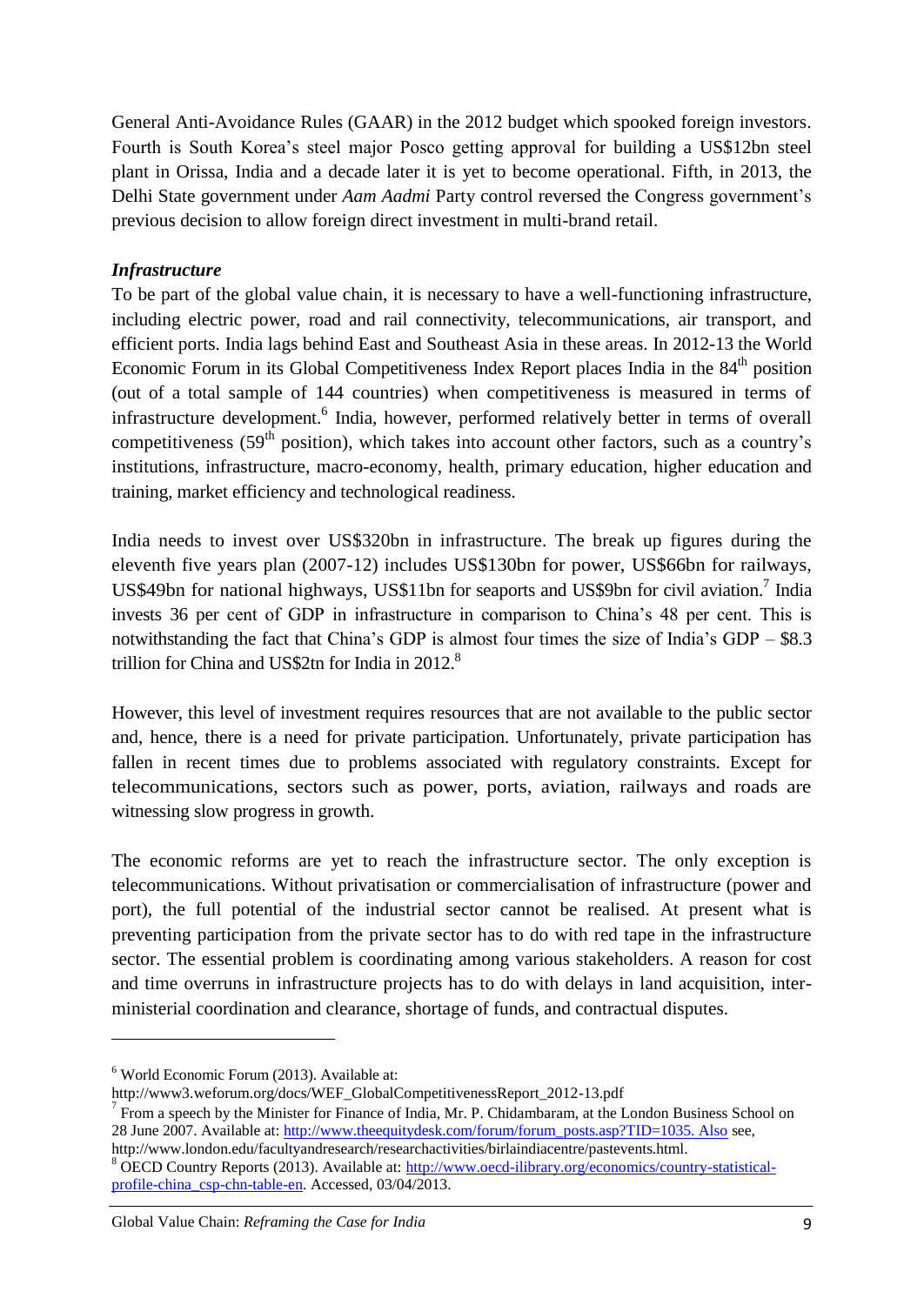For instance, a power sector project requires clearances from 56 different authorities and ministries. These authorities spread across all three levels of the constitutional devolution – federal, state, and local bodies such as village panchayats and municipalities. It requires clearance from multiple ministries.<sup>9</sup> It should be noted that each one of these ministries operate independently of one another and issues obtaining clearance from any one of these departments can delay the process of setting up a power plant. The present NDA government is contemplating merging various ministries so that a faster policy decision can be undertaken.

As to how a better infrastructure can provide impetus to growth, the stark example is that of The Golden Quadrilateral. This project, started by the Atal Bihari Vajpayee led National Democratic Alliance government in 2001, aimed at building four and six-lane highways to connect four metro cities, namely, Kolkata, Chennai, Mumbai, and Delhi. Other major cities which got connected include Bangalore, Pune, Ahmadabad, Surat, and Kanpur. According to the National Highway Authority of India, 99.71 per cent of the project work was finished during January 2013. The impact of this road completion was telling. Travel time between Kanpur and Kolkata has fallen from 48 to 36 hours.<sup>10</sup>

In addition to the ease of movement of goods and people, there are other economic benefits such as greater choice of locations for initiating industry activity and reduced wastage of agricultural sector.

#### *Labour Market*

The lack of labour market reform is preventing India to properly use its demographic dividend and to attract foreign investment in labour intensive modes of production. Labour relations have to be rationalised and made more flexible. India has a vast pool of a young working population which also explains why labour cost is cheaper in India. As per the National Sample Survey estimate, between 1983-84 and 1993-1994, the workforce in India grew at the rate of 2.09 per cent per year. Between 1999-2000 and 2009-10, this figure was 2.48 per cent. However, existing rigidities in the labour market is creating disincentives for the India"s manufacturing sector to hire labourers.

The legislative authority over labour issues falls with both the Central and the State governments. The concurrent nature of the labour laws causes problems. The State governments have the authority to amend central legislations or to introduce subsidiary legislations. In addition, the enforcement of many labour regulations, even those enacted by the Central government, lies with the State government. There is a lack of unification and

<sup>&</sup>lt;sup>9</sup> Ministries involved are coal, railways, environment, state environment committees, state pollution control boards, forest departments, central electricity authority, power grid corporation, central electricity regulatory commission, state electricity regulatory commission, state transmission commission, irrigation department, civil aviation, power ministry, port authorities, chief controller of explosives, custom department, and in some cases, clearances on account of impact on wildlife, coastal zone and archaeology.

<sup>10</sup> Business Today (2013), *Highway to Prosperity,* pp.16, May.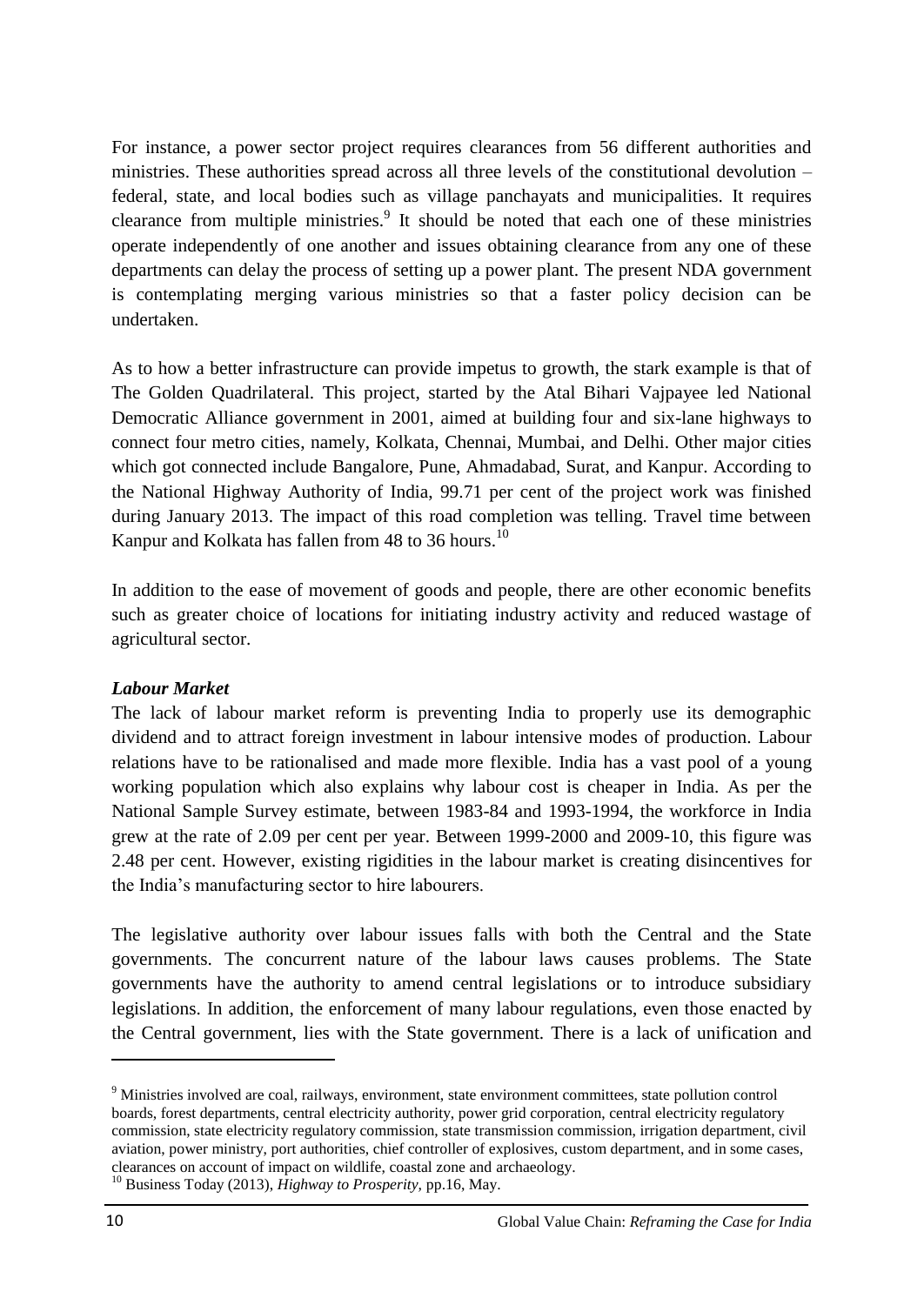harmonisation of labour laws across States. Even definitions of wages, workman, employee, factory, and contract labour vary from one State to the other.<sup>11</sup>

The variability in labour laws across States leaves room for a large degree of discretion for interpreting these laws, and thereby encourages corruption and rent-seeking activities. Because of this, firm owners become easy targets for the labour inspectors.

#### *Judiciary*

Investors will not be willing to invest if there is a delay in the settlement of disputes and weak governance. In 2008, more than 50,000 cases in the Supreme Court, more than 4 million cases in the high courts, and over 27.5 million cases in subordinate courts are awaiting disposal. Considering the total number of outstanding cases, every judge in the country will have an average load of about 2,147 cases. Many times number of judges available in courts are far less than what have been sanctioned. India has 14,576 judges as against capacity to hire 17,641 judges, including 630 High Court Judges. This works out to a ratio of 10.5 judges per million population.<sup>12</sup> This ratio is also going to grow further with more and more people becoming literate. For example, in a relatively literate State of Kerala there is an addition of 28 new cases per 1,000 population per annum, as against 3 new cases per 1000 population per annum in the State of Bihar. $^{13}$ 

The limited number of judges is certainly a reason for the existing high level of cases as well as the greater acceptance of appeal hearings. Between 2005 and 2008, around 12 per cent (6,900 out of 57,000 cases) were accepted for hearing in the Supreme Court. For the US this figure is around 1 per cent. It is very easy to appeal from a lower court to a higher court, for instance the Supreme Court. Added to this is the high acceptance rate of cases and one can clearly see the reasons for such backlogs.

#### *Trade Costs*

**.** 

Trade costs account for all other additional costs incurred in moving a good to the final consumer other than the marginal cost of producing that good. All types of cost such as freight and time costs, information costs, contract enforcement costs, use of different currencies, language barriers, and lack of trade facilitation measures such as inadequate logistics of moving goods through ports, inefficient handling of custom documentation, lack of harmonisation of regulation standards, etc., all will be counted as part of the trade costs. For example, of the US\$2 export value for a Barbie doll, when they leave Hong Kong for the United States, about 35 cents covers Chinese labour, 65 cents covers the cost of materials, and the remainder covers transportation and overhead, including profits earned in Hong Kong. The dolls sell for about US\$10 in the US, of which Mattel (the manufacturing

<sup>&</sup>lt;sup>11</sup> See, B. Debroy (2005), *Issues in Labor Laws Reform in Reforming the Labour Market*, eds. B Debroy and P D Kaushik, Academic Foundation, New Delhi.

<sup>&</sup>lt;sup>12</sup> Nick Robinson (2009), *Expanding judiciaries: India and the rise of the good governance court*, Washington University Global Studies Law Review, Volume 8, Number 1.

<sup>&</sup>lt;sup>13</sup> [http://articles.timesofindia.indiatimes.com/2010-03-06/india/28143242\\_1\\_high-court-judges-literacy-rate](http://articles.timesofindia.indiatimes.com/2010-03-06/india/28143242_1_high-court-judges-literacy-rate-backlog)[backlog](http://articles.timesofindia.indiatimes.com/2010-03-06/india/28143242_1_high-court-judges-literacy-rate-backlog)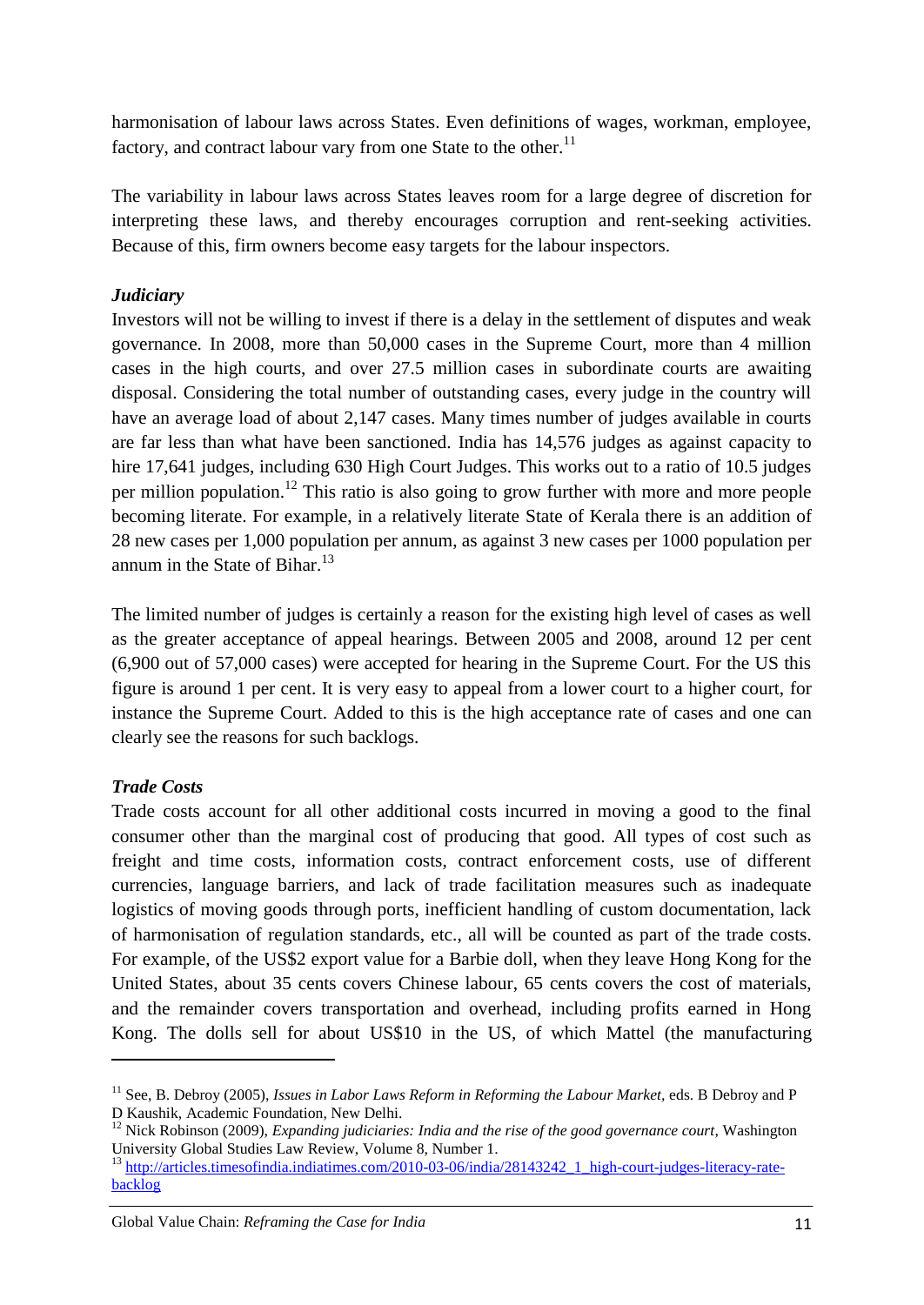company of Barbie dolls in the US) earns at least US\$1, and the rest covers transportation, marketing, wholesaling and retailing in the US.<sup>14</sup>

Much of the sources of trade costs result from a lack of trade facilitation and lack of availability of physical infrastructure in South Asia. For instance, in 2012, logistics costs in India were among the highest in the world (at 13 percent of GDP), and inadequate infrastructure is responsible for holding back GDP growth by roughly 2 percent, or an annual hit of approximately US\$20bn to economic progress. Other elements of trade costs are abound. At the India-Bangladesh border a consignment needs at least 22 documentations, more than 55 signatures and a minimum 116 copies for the final approval.

Paying bribes is a common phenomenon. Across South Asia the size of a bribe was reported to be between 2.2 percent and 2.5 percent of firm"s sales. In the context of South Asia, the size of bribe payments is relatively lower in India, Sri Lanka, and Bhutan in comparison to Bangladesh, Pakistan, and Nepal. South Asian region needs to work in the area of trade facilitation. If countries in South Asia raise capacity building in trade facilitation halfway to that of East Asia"s capacity, average trade is estimated to increase by US\$2.6bn. This is approximately 60 per cent of the regional trade in South Asia. The areas that will provide the greatest gains are the service-sector infrastructure and efficiency in airtime and maritime ports.<sup>15</sup>

With respect to 'Trading Across Borders', in 2013, India ranked 132 out of 189 countries, while Bangladesh, Nepal, Pakistan and Sri Lanka ranked 130, 177, 91, and 51, respectively. There is a need to have agreement so that South Asian countries acknowledge one another standards, and easier customs clearance procedures.<sup>16</sup>

#### **Conclusion**

Multinational Corporations are increasingly using global value chain networks to make up for the cost differential that exist in a spatially differentiated market segment. Countries that are participating in the global value chain have been able to sustain a steady growth of their economies. India along with other countries in South Asia is yet to actively participate in the global value chain network, which is becoming necessary. Analysis of trade data suggests that between 1995 and 2009 the domestic content in share of exports has decreased for most of the economies, especially, for the OECD economies.

<sup>&</sup>lt;sup>14</sup> Anderson, J.E and van Wincoop, E. (2004), *Trade costs*, Journal of Economic Literature, Vol. XLII, pp.691-751.

<sup>15</sup> For more about trade cost is South Asia see, N. Banik and J. Gilbert (2010), *Trade Cost and Regional Integration in South Asia* in D. Brooks (eds.), Trade Facilitation and Regional Cooperation in Asia, Edward Elgar, Northampton.

<sup>&</sup>lt;sup>16</sup> For more on this see, Chatteriee (2014), "What we need to trade across borders". Available at: http://thesarcist.org/frmRegionalcorporation.aspx.